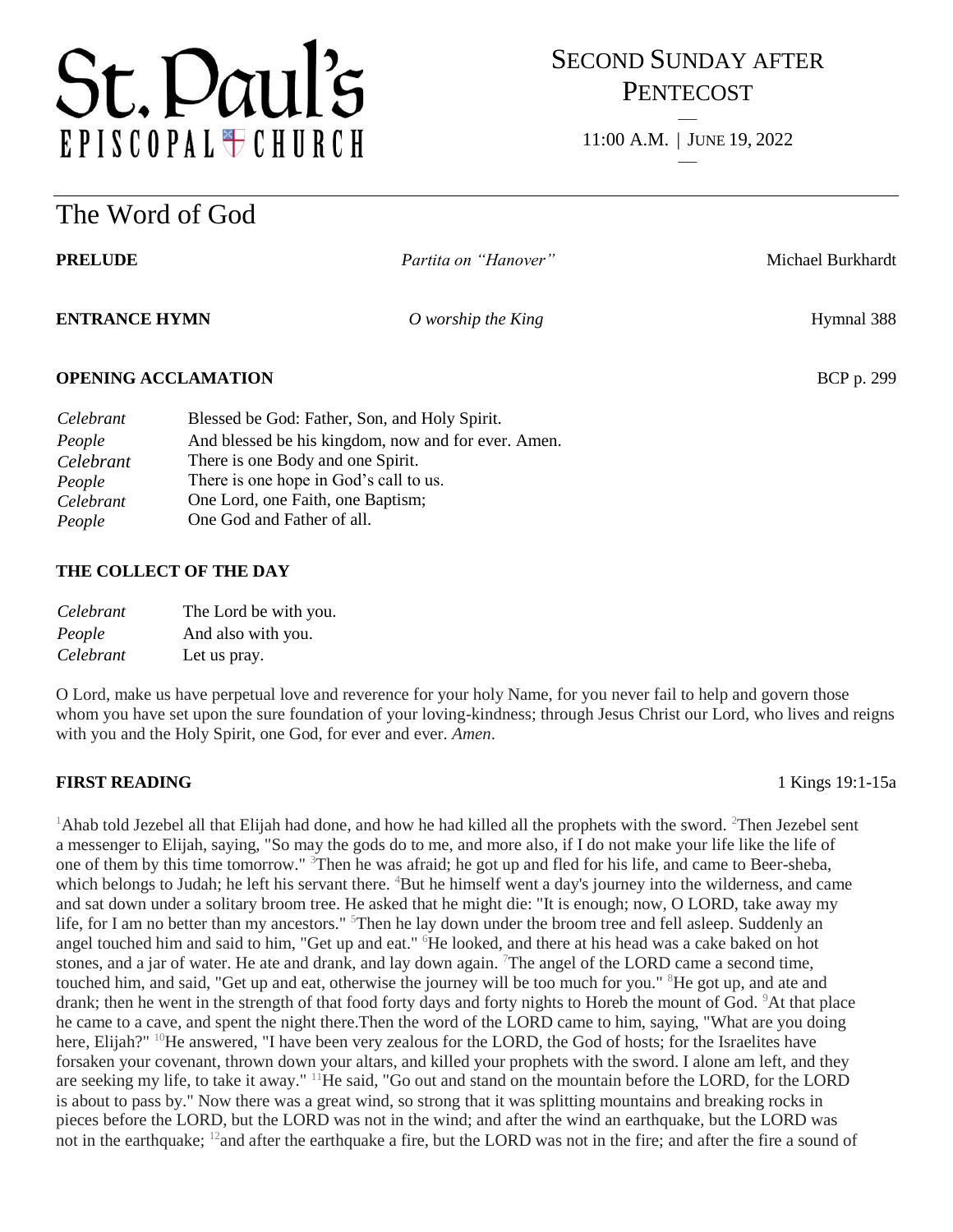sheer silence. <sup>13</sup>When Elijah heard it, he wrapped his face in his mantle and went out and stood at the entrance of the cave. Then there came a voice to him that said, "What are you doing here, Elijah?" <sup>14</sup>He answered, "I have been very zealous for the LORD, the God of hosts; for the Israelites have forsaken your covenant, thrown down your altars, and killed your prophets with the sword. I alone am left, and they are seeking my life, to take it away." <sup>15</sup>Then the LORD said to him, "Go, return on your way to the wilderness of Damascus."

| Reader | The Word of the Lord. |
|--------|-----------------------|
| People | Thanks be to God.     |

**PSALM** Psalm 42, 43

| 1 As the deer longs for the water-brooks, *<br>so longs my soul for you, O God.                                                                      |
|------------------------------------------------------------------------------------------------------------------------------------------------------|
| 2 My soul is athirst for God, athirst for the living God; *<br>when shall I come to appear before the presence of God?                               |
| 3 My tears have been my food day and night, *<br>while all day long they say to me,<br>"Where now is your God?"                                      |
| 4 I pour out my soul when I think on these things: *<br>how I went with the multitude and led them into the house of God,                            |
| 5 With the voice of praise and thanksgiving, *<br>among those who keep holy-day.                                                                     |
| 6 Why are you so full of heaviness, O my soul? *<br>and why are you so disquieted within me?                                                         |
| 7 Put your trust in God; *<br>for I will yet give thanks to him,<br>who is the help of my countenance, and my God.                                   |
| 8 My soul is heavy within me; *<br>therefore I will remember you from the land of Jordan,<br>and from the peak of Mizar among the heights of Hermon. |
| 9 One deep calls to another in the noise of your cataracts; *<br>all your rapids and floods have gone over me.                                       |
| 10 The LORD grants his loving-kindness in the daytime; *<br>in the night season his song is with me,<br>a prayer to the God of my life.              |
| 11 I will say to the God of my strength,<br>"Why have you forgotten me? *<br>and why do I go so heavily while the enemy oppresses me?"               |
| 12 While my bones are being broken, *<br>my enemies mock me to my face;                                                                              |
| 13 All day long they mock me *<br>and say to me, "Where now is your God?"                                                                            |
| 14 Why are you so full of heaviness, O my soul? *<br>and why are you so disquieted within me?                                                        |
| 15 Put your trust in God; *<br>for I will yet give thanks to him,<br>who is the help of my countenance, and my God.                                  |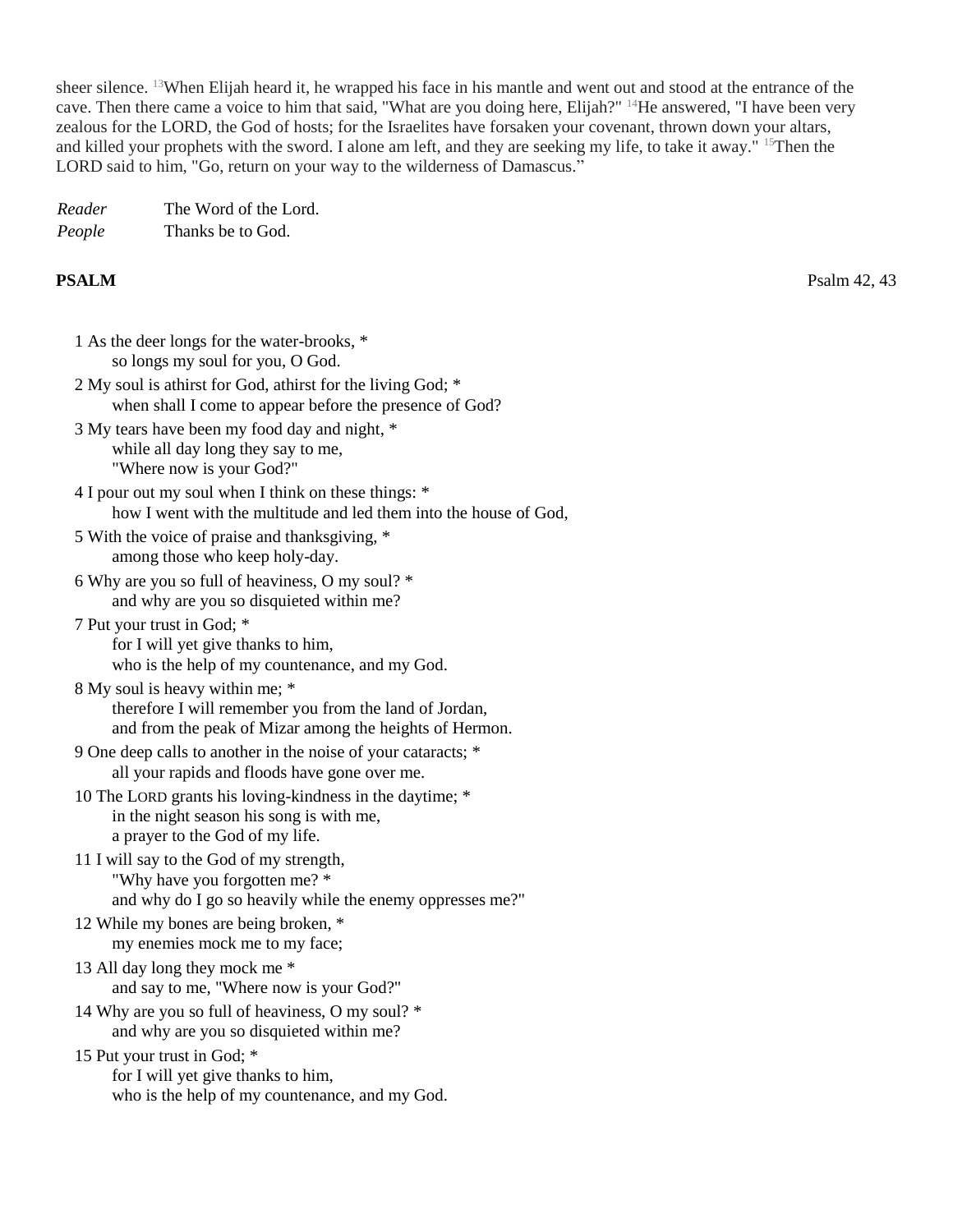| 1 Give judgment for me, O God,<br>and defend my cause against an ungodly people; *<br>deliver me from the deceitful and the wicked.      |
|------------------------------------------------------------------------------------------------------------------------------------------|
| 2 For you are the God of my strength;<br>why have you put me from you? *<br>and why do I go so heavily while the enemy oppresses me?     |
| 3 Send out your light and your truth, that they may lead me, *<br>and bring me to your holy hill<br>and to your dwelling;                |
| 4 That I may go to the altar of God,<br>to the God of my joy and gladness; *<br>and on the harp I will give thanks to you, O God my God. |
| 5 Why are you so full of heaviness, O my soul? *<br>and why are you so disquieted within me?                                             |
| 6 Put your trust in God; *<br>for I will yet give thanks to him,<br>who is the help of my countenance, and my God.                       |

#### **SECOND READING** Galatians 3:23-29

 $23$ Now before faith came, we were imprisoned and guarded under the law until faith would be revealed.  $24$ Therefore the law was our disciplinarian until Christ came, so that we might be justified by faith.  $^{25}$ But now that faith has come, we are no longer subject to a disciplinarian, <sup>26</sup>for in Christ Jesus you are all children of God through faith. <sup>27</sup>As many of you as were baptized into Christ have clothed yourselves with Christ. <sup>28</sup>There is no longer Jew or Greek, there is no longer slave or free, there is no longer male and female; for all of you are one in Christ Jesus. <sup>29</sup>And if you belong to Christ, then you are Abraham's offspring, heirs according to the promise.

| Reader | The Word of the Lord. |
|--------|-----------------------|
| People | Thanks be to God.     |

**SEQUENCE HYMN** *In Christ there is no East or West* Hymnal 529

**GOSPEL** Luke 8:26-39

| Priest | The Holy Gospel of our Lord Jesus Christ according to Luke. |
|--------|-------------------------------------------------------------|
| People | Glory to you, Lord Christ.                                  |

<sup>26</sup>Jesus and his disciples arrived at the country of the Gerasenes, which is opposite Galilee.<sup>27</sup>As he stepped out on land, a man of the city who had demons met him. For a long time he had worn no clothes, and he did not live in a house but in the tombs. <sup>28</sup>When he saw Jesus, he fell down before him and shouted at the top of his voice, "What have you to do with me, Jesus, Son of the Most High God? I beg you, do not torment me"—<sup>29</sup>for Jesus had commanded the unclean spirit to come out of the man. (For many times it had seized him; he was kept under guard and bound with chains and shackles, but he would break the bonds and be driven by the demon into the wilds.) <sup>30</sup>Jesus then asked him, "What is your name?" He said, "Legion"; for many demons had entered him.  $31$ They begged him not to order them to go back into the abyss.  $32$ Now there on the hillside a large herd of swine was feeding; and the demons begged Jesus to let them enter these. So he gave them permission. <sup>33</sup>Then the demons came out of the man and entered the swine, and the herd rushed down the steep bank into the lake and was drowned. <sup>34</sup>When the swineherds saw what had happened, they ran off and told it in the city and in the country. <sup>35</sup>Then people came out to see what had happened, and when they came to Jesus, they found the man from whom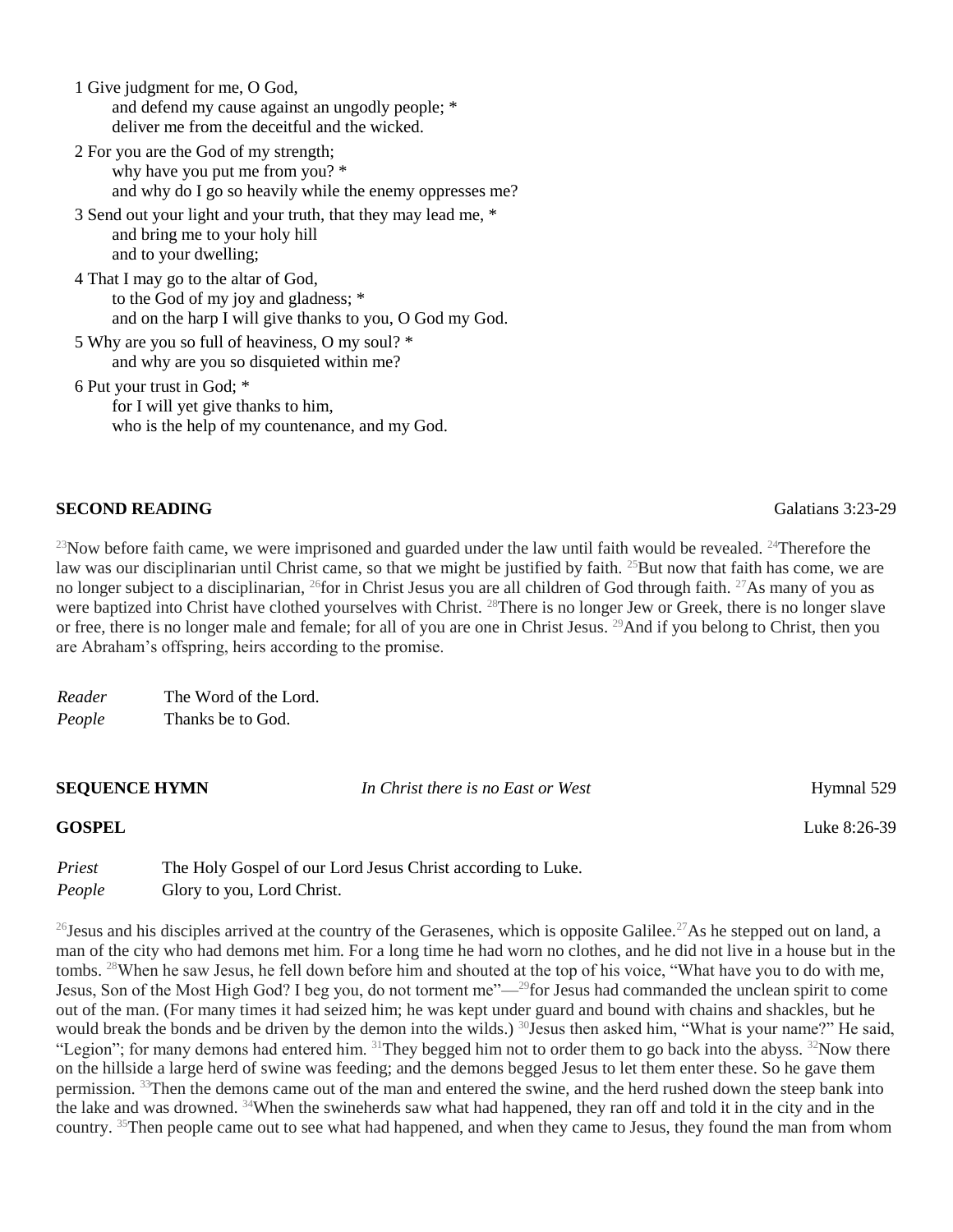the demons had gone sitting at the feet of Jesus, clothed and in his right mind. And they were afraid. <sup>36</sup>Those who had seen it told them how the one who had been possessed by demons had been healed. <sup>37</sup>Then all the people of the surrounding country of the Gerasenes asked Jesus to leave them; for they were seized with great fear. So he got into the boat and returned. <sup>38</sup>The man from whom the demons had gone begged that he might be with him; but Jesus sent him away, saying, <sup>394</sup> Return to your home, and declare how much God has done for you." So he went away, proclaiming throughout the city how much Jesus had done for him.

| Priest | The Gospel of the Lord.     |
|--------|-----------------------------|
| People | Praise to you, Lord Christ. |

### **THE SERMON**

# Holy Baptism

### **PRESENTATION AND EXAMINATION OF THE CANDIDATES** BCP p. 301

The Candidate for Holy Baptism will now be presented.

*Parents and Godparents* I present *N.* to receive the Sacrament of Baptism.

*When all have been presented the Bishop asks the parents and godparents* Will you be responsible for seeing that the child you present is brought up in the Christian faith and life?

*Parents and Godparents* I will, with God's help.

*Bishop* Will you by your prayers and witness help this child to grow into the full stature of Christ?

*Parents and Godparents* I will, with God's help.

*Then the Bishop asks the following questions of the candidates, parents, and godparents*

| Question | Do you renounce Satan and all the spiritual forces of wickedness that rebel against God?      |
|----------|-----------------------------------------------------------------------------------------------|
| Answer   | I renounce them.                                                                              |
| Question | Do you renounce the evil powers of this world which corrupt and destroy the creatures of God? |
| Answer   | I renounce them.                                                                              |
| Question | Do you renounce all sinful desires that draw you from the love of God?                        |
| Answer   | I renounce them.                                                                              |
| Question | Do you turn to Jesus Christ and accept him as your Savior?                                    |
| Answer   | I do.                                                                                         |
| Question | Do you put your whole trust in his grace and love?                                            |
| Answer   | I do.                                                                                         |
| Question | Do you promise to follow and obey him as your Lord?                                           |
| Answer   | I do.                                                                                         |

*When there are others to be presented, the Bishop says*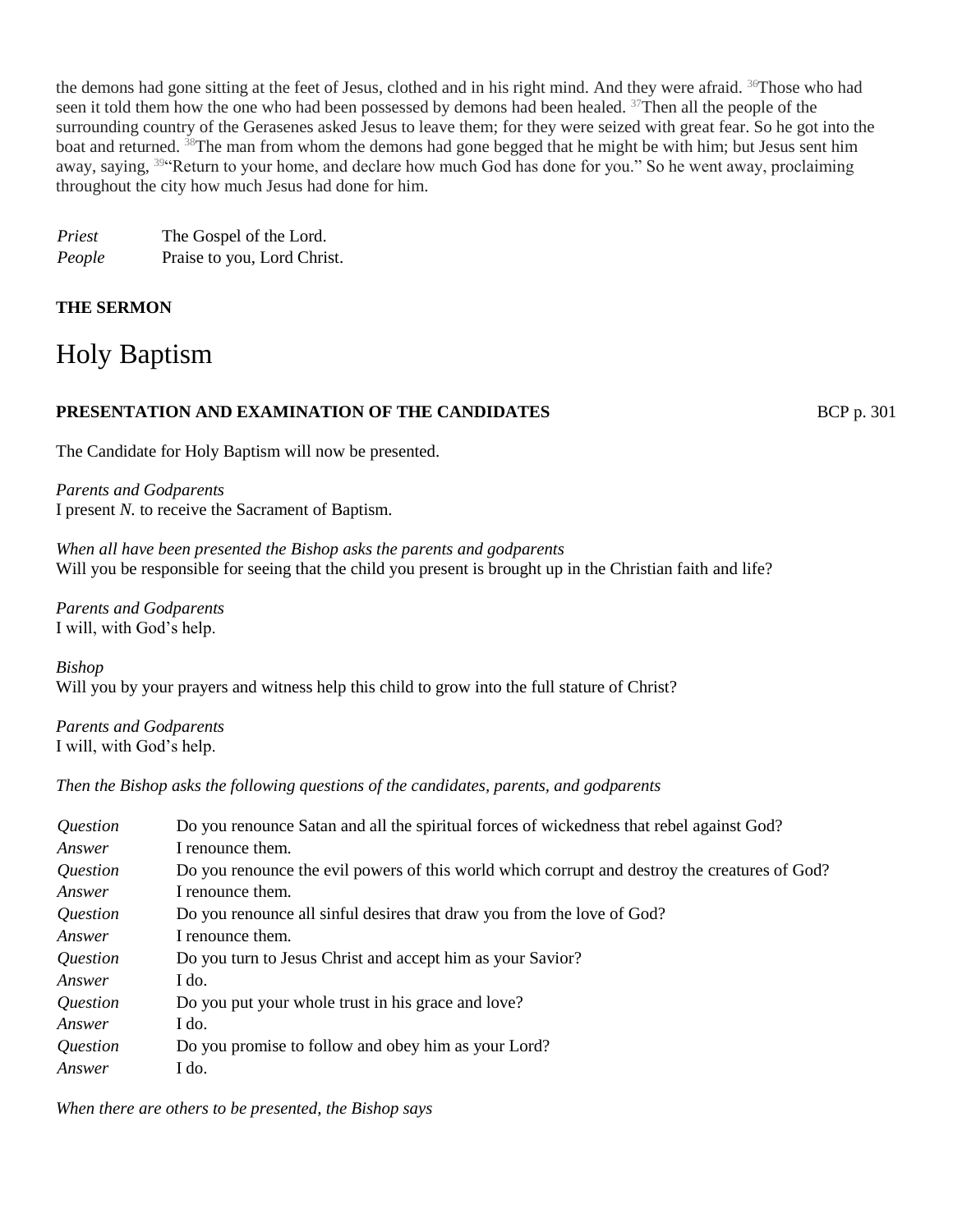| <b>Bishop</b> | The other Candidate(s) will now be presented.                       |
|---------------|---------------------------------------------------------------------|
| Presenters    | We present <i>these persons</i> for Confirmation.                   |
|               | We present <i>these persons</i> to be received into this Communion. |
| <b>Bishop</b> | Do you reaffirm your renunciation of evil?                          |
| Candidates    | I do.                                                               |
| <b>Bishop</b> | Do you renew your commitment to Jesus Christ?                       |
| Candidates    | I do, and with God's grace I will follow him as my Savior and Lord. |

*After all have been presented, the Bishop addresses the congregation, saying* Will you who witness these vows do all in your power to support *these persons* in *their* life in Christ?

Let us join with *those* who *are* committing *themselves* to Christ and renew our own baptismal covenant.

### **THE BAPTISMAL COVENANT** BCP p. 304

| <b>Bishop</b>           | Do you believe in God the Father?                                                                                                                                                                                                                                                                                                                                                                                                                          |  |  |
|-------------------------|------------------------------------------------------------------------------------------------------------------------------------------------------------------------------------------------------------------------------------------------------------------------------------------------------------------------------------------------------------------------------------------------------------------------------------------------------------|--|--|
| People                  | I believe in God, the Father almighty, creator of heaven and earth.                                                                                                                                                                                                                                                                                                                                                                                        |  |  |
| <b>Bishop</b><br>People | Do you believe in Jesus Christ, the Son of God?<br>I believe in Jesus Christ, his only Son, our Lord, He was conceived by the power of the Holy Spirit and<br>born of the Virgin Mary. He suffered under Pontius Pilate, was crucified, died, and was buried. He<br>descended to the dead. On the third day he rose again. He ascended into heaven, and is seated at the right<br>hand of the Father. He will come again to judge the living and the dead. |  |  |
| <b>Bishop</b><br>People | Do you believe in God the Holy Spirit?<br>I believe in the Holy Spirit, the holy catholic Church, the communion of saints, the forgiveness of sins,<br>the resurrection of the body, and the life everlasting.                                                                                                                                                                                                                                             |  |  |
| <b>Bishop</b>           | Will you continue in the apostles' teaching and fellowship, in the breaking of the bread, and in the<br>prayers?                                                                                                                                                                                                                                                                                                                                           |  |  |
| People                  | I will, with God's help.                                                                                                                                                                                                                                                                                                                                                                                                                                   |  |  |
| <b>Bishop</b>           | Will you persevere in resisting evil, and, whenever you fall into sin, repent and return to the Lord?                                                                                                                                                                                                                                                                                                                                                      |  |  |
| People                  | I will, with God's help.                                                                                                                                                                                                                                                                                                                                                                                                                                   |  |  |
| <b>Bishop</b>           | Will you proclaim by word and example the Good News of God in Christ?                                                                                                                                                                                                                                                                                                                                                                                      |  |  |
| People                  | I will, with God's help.                                                                                                                                                                                                                                                                                                                                                                                                                                   |  |  |
| <b>Bishop</b>           | Will you seek and serve Christ in all persons, loving your neighbor as yourself?                                                                                                                                                                                                                                                                                                                                                                           |  |  |
| People                  | I will, with God's help.                                                                                                                                                                                                                                                                                                                                                                                                                                   |  |  |
| <b>Bishop</b>           | Will you strive for justice and peace among all people, and respect the dignity of every human being?                                                                                                                                                                                                                                                                                                                                                      |  |  |
| People                  | I will, with God's help.                                                                                                                                                                                                                                                                                                                                                                                                                                   |  |  |

#### **PRAYERS FOR THE CANDIDATES** BCP p. 305

Let us now pray for *this person* who *is* to receive the Sacrament of new birth, and for these persons who have renewed their commitment to Christ.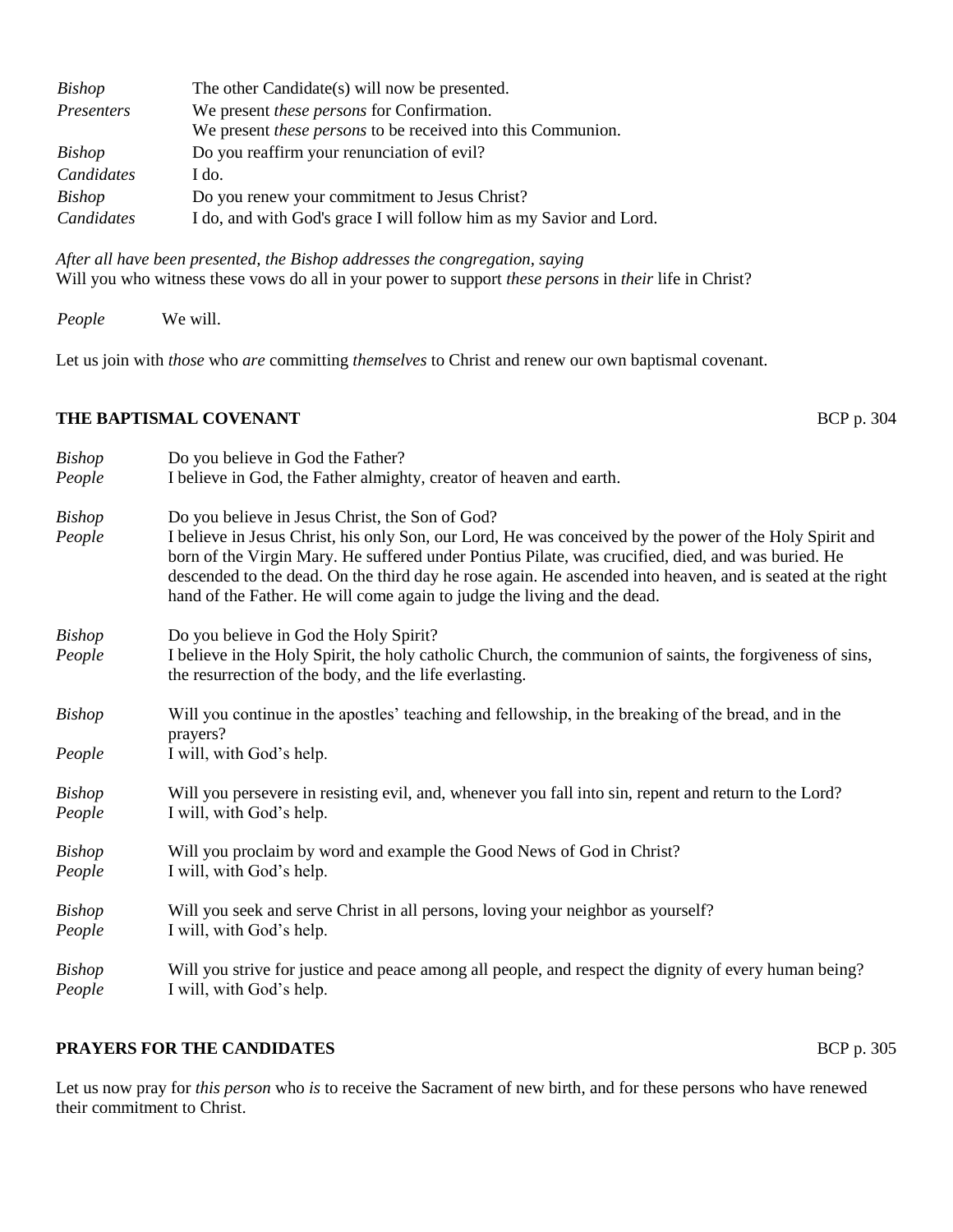| Leader | Deliver them, O Lord, from the way of sin and death.             |
|--------|------------------------------------------------------------------|
| People | Lord, hear our prayer.                                           |
| Leader | Open <i>their hearts</i> to your grace and truth.                |
| People | Lord, hear our prayer.                                           |
| Leader | Fill <i>them</i> with your holy and life-giving Spirit.          |
| People | Lord, hear our prayer.                                           |
| Leader | Keep <i>them</i> in the faith and communion of your holy Church. |
| People | Lord, hear our prayer.                                           |
| Leader | Teach <i>them</i> to love others in the power of the Spirit.     |
| People | Lord, hear our prayer.                                           |
| Leader | Send <i>them</i> into the world in witness to your love.         |
| People | Lord, hear our prayer.                                           |
| Leader | Bring <i>them</i> to the fullness of your peace and glory.       |
| People | Lord, hear our prayer.                                           |

Grant, O Lord, that all who are baptized into the death of Jesus Christ your Son may live in the power of his resurrection and look for him to come again in glory; who lives and reigns now and forever. *Amen*.

#### **THANKSGIVING OVER THE WATER BCP** p. 306

*Bishop* The Lord be with you. *People* And also with you. *Bishop* Let us give thanks to the Lord our God. *People* It is right to give him thanks and praise.

We thank you, Almighty God, for the gift of water. Over it the Holy Spirit moved in the beginning of creation. Through it you led the children of Israel out of their bondage in Egypt into the land of promise. In it your Son Jesus received the baptism of John and was anointed by the Holy Spirit as the Messiah, the Christ, to lead us, through his death and resurrection, from the bondage of sin into everlasting life. We thank you, Father, for the water of Baptism. In it we are buried with Christ in his death. By it we share in his resurrection. Through it we are reborn by the Holy Spirit. Therefore in joyful obedience to your Son, we bring into his fellowship those who come to him in faith, baptizing them in the Name of the Father, and of the Son, and of the Holy Spirit. Now sanctify this water, we pray you, by the power of your Holy Spirit, that those who here are cleansed from sin and born again may continue for ever in the risen life of Jesus Christ our Savior. To him, to you, and to the Holy Spirit, be all honor and glory, now and for ever. *Amen*.

#### **THE BAPTISM** BCP p. 307

*N*., I baptize you in the Name of the Father, and of the Son, and of the Holy Spirit. *Amen*.

*N*., you are sealed by the Holy Spirit in Baptism and marked as Christ's own for ever. *Amen*.

Let us pray.

Heavenly Father, we thank you that by water and the Holy Spirit you have bestowed upon *these* your *servants* the forgiveness of sin, and have raised *them* to the new life of grace. Sustain *them*, O Lord, in your Holy Spirit. Give *them* an inquiring and discerning heart, the courage to will and to persevere, a spirit to know and to love you, and the gift of joy and wonder in all your works. *Amen.*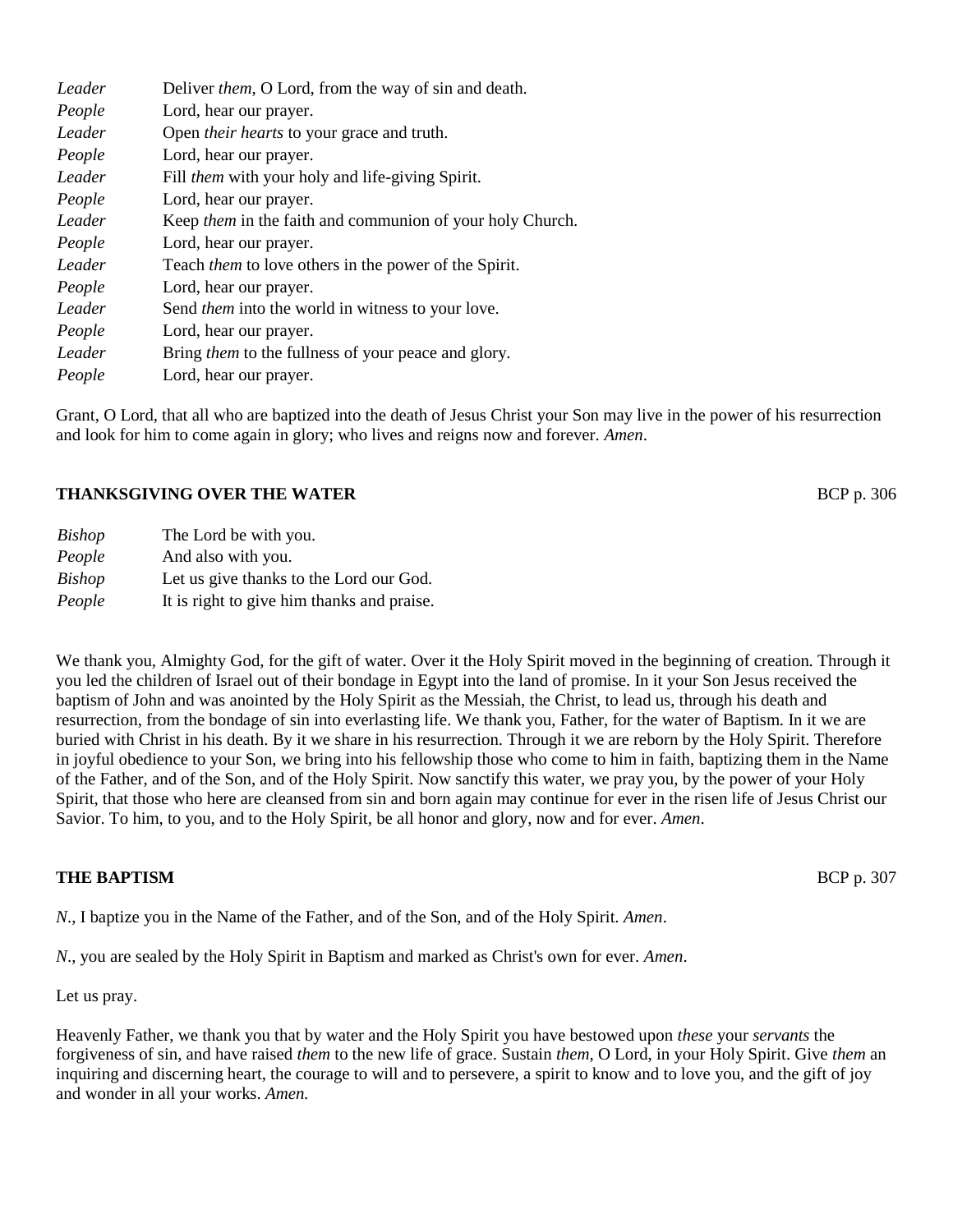#### **WELCOME THE NEWLY BAPTIZED** BCP p. 308

Let us welcome the newly baptized.

#### *Bishop and People*

We receive you into the household of God. Confess the faith of Christ crucified, proclaim his resurrection, and share with us in his eternal priesthood.

#### **AT CONFIRMATION AND RECEPTION BCP** p. 309

*The Bishop says to the congregation*

Let us now pray for *these persons* who have renewed their commitment to Christ.

#### *A period of silence follows. Then the Bishop says*

Almighty God, we thank you that by the death and resurrection of your Son Jesus Christ you have overcome sin and brought us to yourself, and that by the sealing of your Holy Spirit you have bound us to your service. Renew in *these* your *servants* the covenant you have made with *them* at *their* Baptism. Send *them* forth in the power of that Spirit to perform the service you set before *them*; through Jesus Christ your Son our Lord, who lives and reigns with you and the Holy Spirit, one God, now and for ever. *Amen*.

#### **LAYING ON OF HANDS BCP** p. 309

*The Bishop lays hands upon each one and says*

Defend, O Lord, your servant *N.* with your heavenly grace, that *he* may continue yours for ever, and daily increase in your Holy Spirit more and more, until *he* comes to your everlasting kingdom. *Amen.*

*For Reception*

*N.*, we recognize you as a member of the one holy catholic and apostolic Church, and we receive you into the fellowship of this Communion. God, the Father, Son, and Holy Spirit, bless, preserve, and keep you. *Amen.*

#### *The Bishop concludes with this prayer*

Almighty and everlasting God, let your fatherly hand ever be over *these* your *servants*; let your Holy Spirit ever be with *them*; and so lead *them* in the knowledge and obedience of your Word, that *they* may serve you in this life, and dwell with you in the life to come; through Jesus Christ our Lord. *Amen*.

#### **THE PEACE** BCP p. 360

*Celebrant* The peace of the Lord be always with you. *People* And also with you.

# The Holy Communion

**OFFERTORY** *As the Deer* Martin Nystrom Liz Schenck, soloist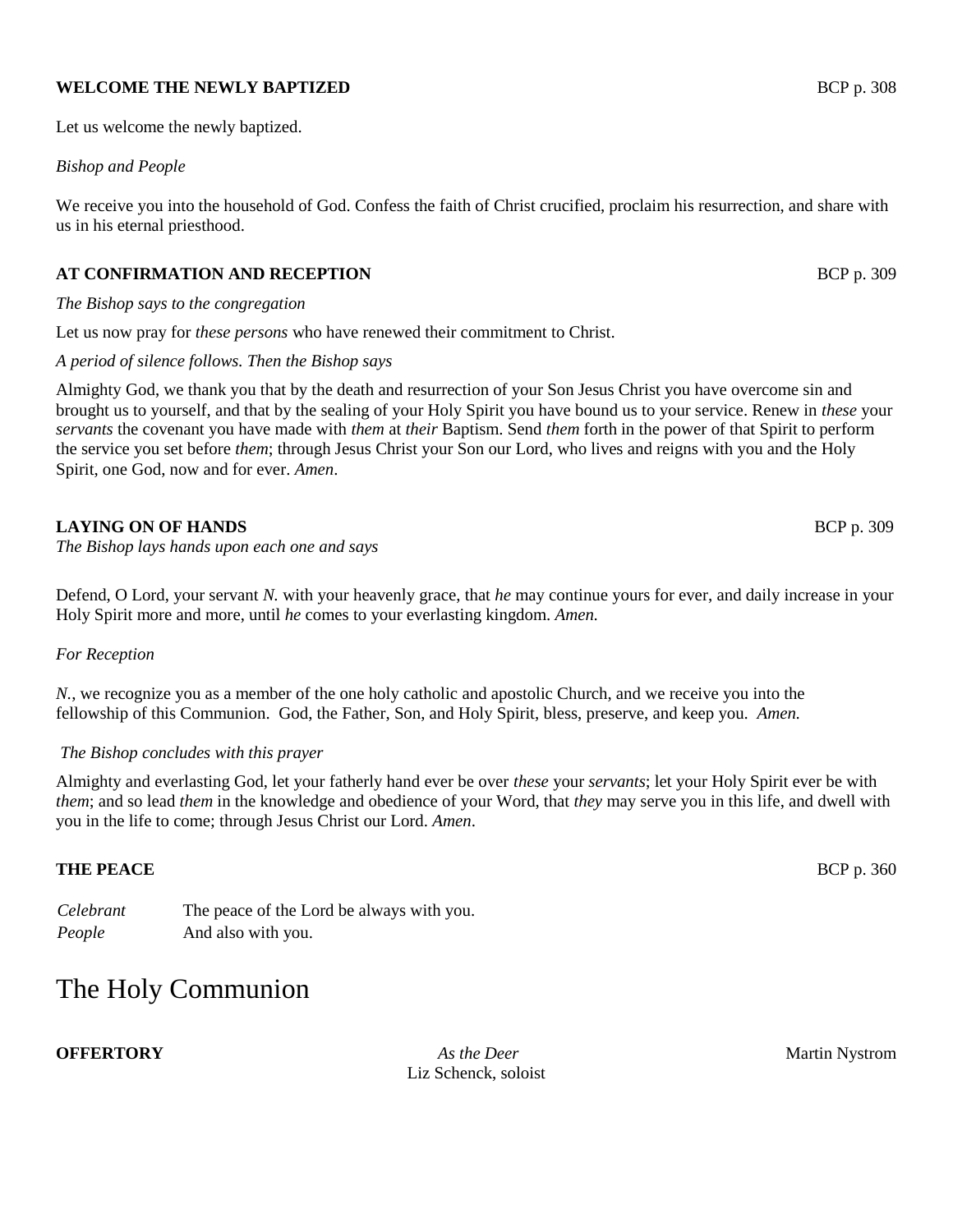#### **THE GREAT THANKSGIVING** BCP p. 361

| Celebrant | The Lord be with you.                      |
|-----------|--------------------------------------------|
| People    | And also with you.                         |
| Celebrant | Lift up your hearts.                       |
| People    | We lift them to the Lord.                  |
| Celebrant | Let us give thanks to the Lord our God.    |
| People    | It is right to give him thanks and praise. |

It is right, and a good and joyful thing, always and everywhere to give thanks to you, Father Almighty, Creator of heaven and earth.

#### *[Here a Proper Preface is said.]*

Therefore we praise you, joining our voices with Angels and Archangels and with all the company of heaven, who for ever sing this hymn to proclaim the glory of your Name:



#### *The People stand or kneel. The Celebrant continues*

Holy and gracious Father: In your infinite love you made us for yourself; and, when we had fallen into sin and become subject to evil and death, you, in your mercy, sent Jesus Christ, your only and eternal Son, to share our human nature, to live and die as one of us, to reconcile us to you, the God and Father of all. He stretched out his arms upon the cross, and offered himself in obedience to your will, a perfect sacrifice for the whole world.

On the night he was handed over to suffering and death, our Lord Jesus Christ took bread; and when he had given thanks to you, he broke it, and gave it to his disciples, and said, "Take, eat: This is my Body, which is given for you. Do this for the remembrance of me." After supper he took the cup of wine; and when he had given thanks, he gave it to them, and said, "Drink this, all of you: This is my Blood of the new Covenant, which is shed for you and for many for the forgiveness of sins. Whenever you drink it, do this for the remembrance of me."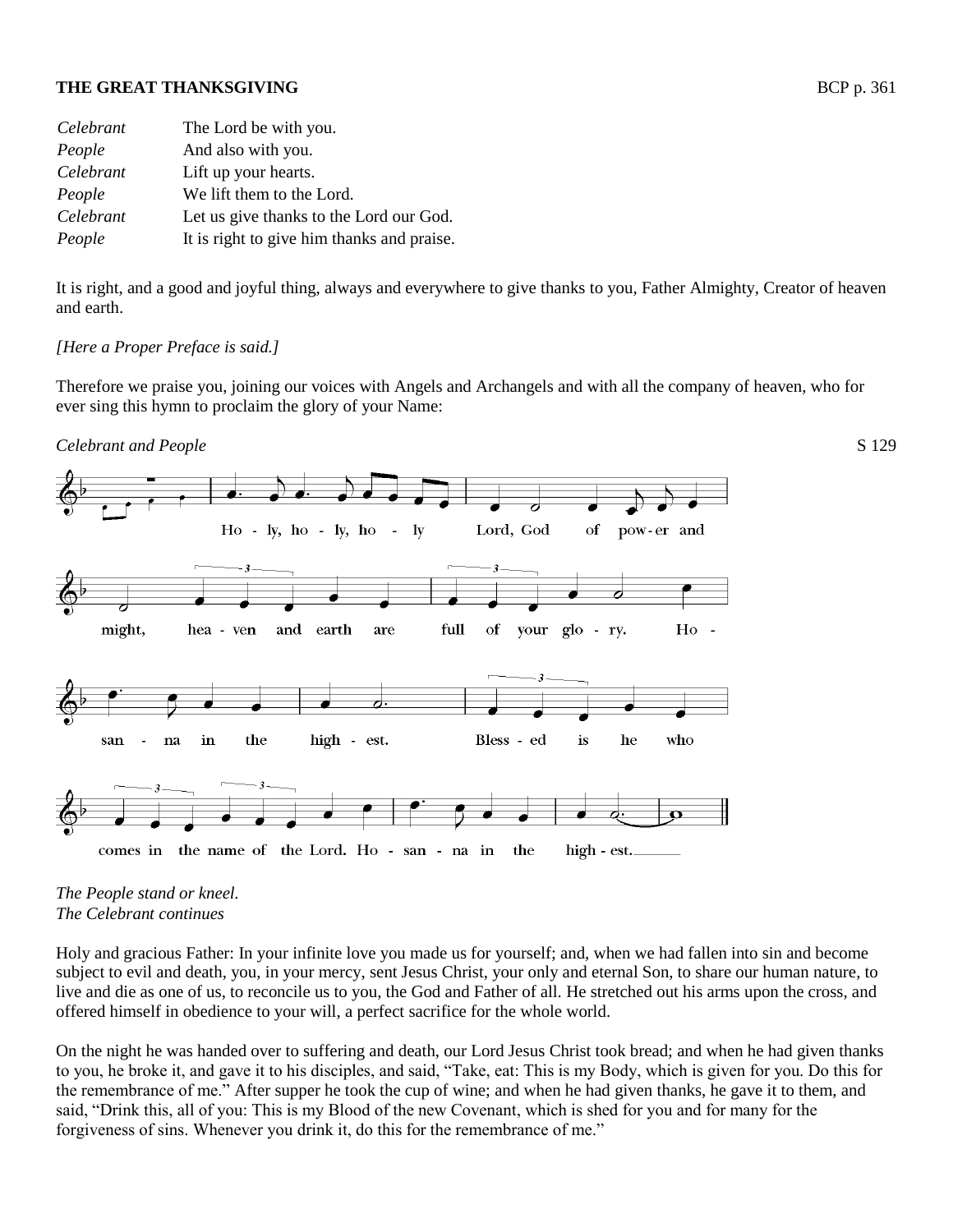**POST-COMMUNION PRAYER** BCP p. 365

## *Celebrant and People*

Therefore we proclaim the mystery of faith:

Christ has died. Christ is risen. Christ will come again.

#### *The Celebrant continues*

We celebrate the memorial of our redemption, O Father, in this sacrifice of praise and thanksgiving. Recalling his death, resurrection, and ascension, we offer you these gifts. Sanctify them by your Holy Spirit to be for your people the Body and Blood of your Son, the holy food and drink of new and unending life in him. Sanctify us also that we may faithfully receive this holy Sacrament, and serve you in unity, constancy, and peace; and at the last day bring us with all your saints into the joy of your eternal kingdom. All this we ask through your Son Jesus Christ. By him, and with him, and in him, in the unity of the Holy Spirit all honor and glory is yours, Almighty Father, now and for ever. *AMEN*.

#### **THE LORD'S PRAYER** BCP p. 364

Our Father, who art in heaven, hallowed be thy Name, thy kingdom come, thy will be done, on earth as it is in heaven. Give us this day our daily bread. And forgive us our trespasses, as we forgive those who trespass against us. And lead us not into temptation, but deliver us from evil. For thine is the kingdom, and the power, and the glory, forever and ever. Amen.

#### **THE BREAKING OF THE BREAD**



**COMMUNION MUSIC** *As longs the deer for cooling streams* **Hymnal 658**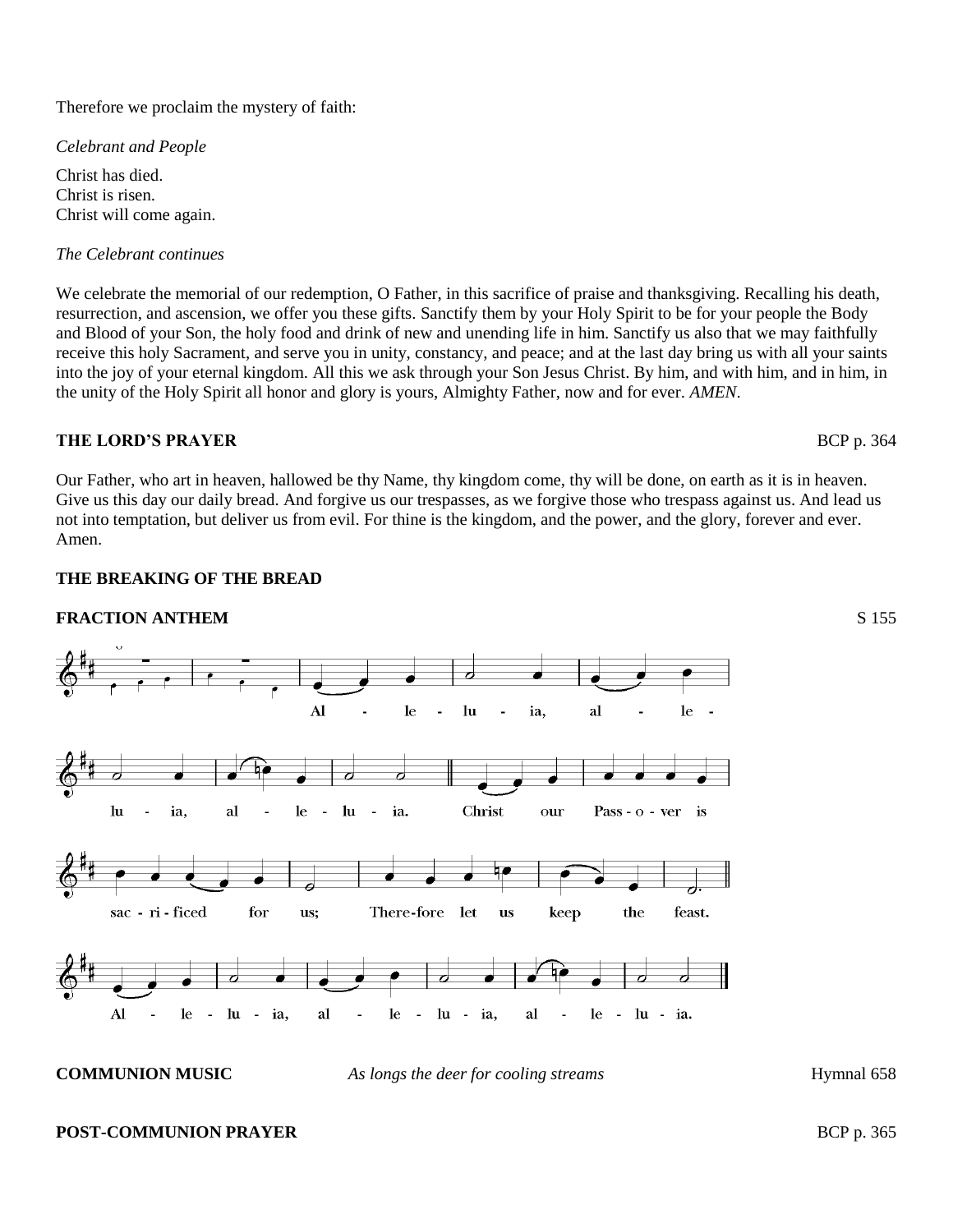Eternal God, heavenly Father, you have graciously accepted us as living members of your Son our Savior Jesus Christ, and you have fed us with spiritual food in the Sacrament of his Body and Blood. Send us now into the world in peace, and grant us strength and courage to love and serve you with gladness and singleness of heart; through Christ our Lord. Amen.

#### **BLESSING**

| POST-COMMUNION HYMN |                                                              | $O$ for a thousand tongues to sing | Hymnal 493        |
|---------------------|--------------------------------------------------------------|------------------------------------|-------------------|
| <b>DISMISSAL</b>    |                                                              |                                    | <b>BCP</b> p. 366 |
| Priest<br>People    | Go in peace to love and serve the Lord.<br>Thanks be to God. |                                    |                   |
| <b>POSTLUDE</b>     |                                                              | Toccata on "Hanover"               | Michael Burkhardt |
|                     |                                                              |                                    |                   |

From riteplanning.com. Copyright © 2021 Church Publishing Inc. All rights reserved.

#### WELCOME

Today, we welcome Bishop Bauerschmidt to St. Paul's for his annual visitation. We will have Baptism and Confirmation at the 11:00 am service, with a reception in the Parish Hall at 10:00 am. Please join us!

#### FLOWER DEDICATION

*The flowers on the altar are given to the Glory of God and in celebration of our 68th anniversary by Nancy and George Williams, as well as the confirmation of my sister, Rhonda Lee Pendergast by Darrell Julian.*